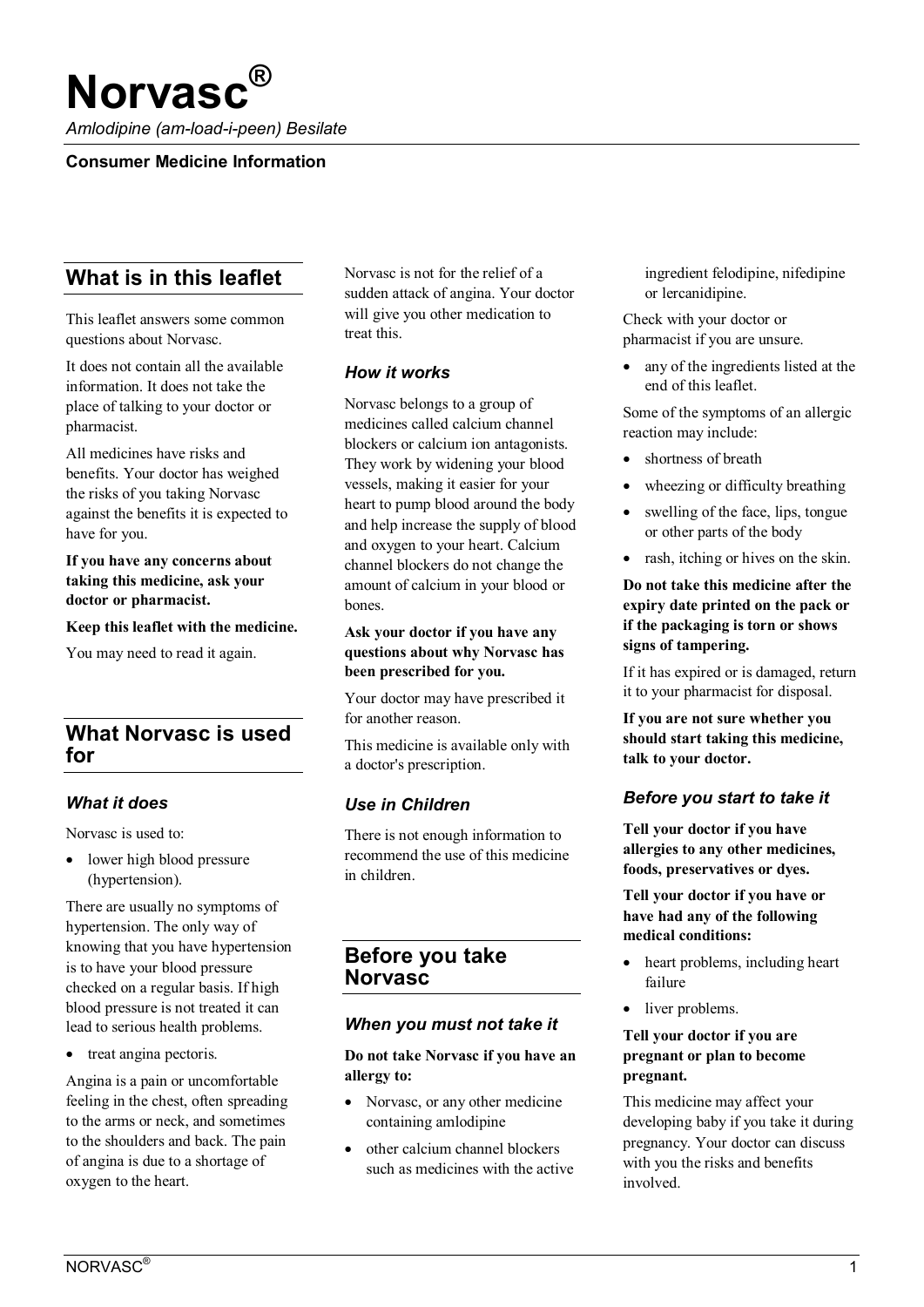#### **Do not breast-feed if you are taking this medicine.**

The active ingredient in Norvasc passes into breast milk. Your baby may be affected.

**If you have not told your doctor about any of the above, tell him/her before you start taking Norvasc.**

# *Taking other medicines*

#### **Tell your doctor or pharmacist if you are taking any other medicines, including:**

- all prescription medicines
- all medicines, vitamins, herbal supplements or natural therapies you buy without a prescription from a pharmacy, supermarket, naturopath or health food shop.

Some medicines may be affected by Norvasc or may affect how well it works. You may need different amounts of your medicines, or you may need to take different medicines. Your doctor will advise you.

#### **Tell your doctor or pharmacist if you are taking any of the following:**

- other medicines used to treat angina, such as diltiazem
- some antibiotics, such as erythromycin, clarithromycin or rifampicin
- some antifungals, such as ketoconazole or itraconazole
- anti-proteases, medicines used to treat HIV infection, such as ritonavir
- simvastatin, a medicine used to lower cholesterol
- cyclosporin tacrolimus, sirolimus or everolimus, medicines used to suppress the immune system
- temsirolimus, a medicine used to treat [kidney cancer](https://en.wikipedia.org/wiki/Kidney_cancer)
- St John's Wort.

Your doctor and pharmacist have more information on medicines to be careful with or avoid while taking Norvasc.

# **How to take Norvasc**

**Take Norvasc exactly as your doctor has prescribed.**

**Follow all directions given to you by your doctor or pharmacist carefully.**

They may differ from the information contained in this leaflet.

**If you do not understand the instructions on the box, ask your doctor or pharmacist for help.**

## *How much to take*

The usual dose of Norvasc is 5 mg each day. Your doctor may increase this to 10 mg each day.

Your doctor may prescribe another dose of Norvasc depending on your condition and how you respond to this medicine.

# *How to take it*

**Swallow the tablet whole with a full glass of water.**

# *When to take it*

#### **Take your medicine at about the same time each day, either morning or evening.**

Taking it at the same time each day will have the best effect. It will also help you remember when to take it.

Norvasc can be taken with or without food.

## *How long to take it*

#### **You must take Norvasc every day. Continue taking your medicine for as long as your doctor tells you.**

This medicine helps to control your condition, but does not cure it. It is important to keep taking your medicine even if you feel well.

# *If you forget to take it*

**If it is less than 12 hours before your next dose, skip the dose you missed and take your next dose when you are meant to.**

**Otherwise, take it as soon as you remember, and then go back to taking your medicine as you would normally.**

**Do not take a double dose to make up for the dose that you missed.**

This may increase the chance of you getting an unwanted side effect.

**If you are not sure what to do, ask your doctor or pharmacist.**

**If you have trouble remembering to take your medicine, ask your pharmacist for some hints.**

## *If you take too much (overdose)*

**Immediately telephone your doctor or Poisons Information Centre the telephone number in Australia is 131 126 and in New Zealand is 0800 POISON or 0800 764 766 for advice or go to Accident and Emergency at your nearest hospital if you think that you or anyone else may have taken too much Norvasc.**

**Do this even if there are no signs of discomfort or poisoning.**

You may need urgent medical attention.

If you take too many tablets, you may feel dizzy, lightheaded or faint and have an irregular heartbeat.

# **While you are taking Norvasc**

## *Things you must do*

**Tell any other doctors, dentists and pharmacists who are treating you that you are taking Norvasc.**

**If you are about to start any new medicine, tell your doctor or pharmacist that you are taking Norvasc.**

**If you become pregnant while taking Norvasc, tell your doctor immediately.**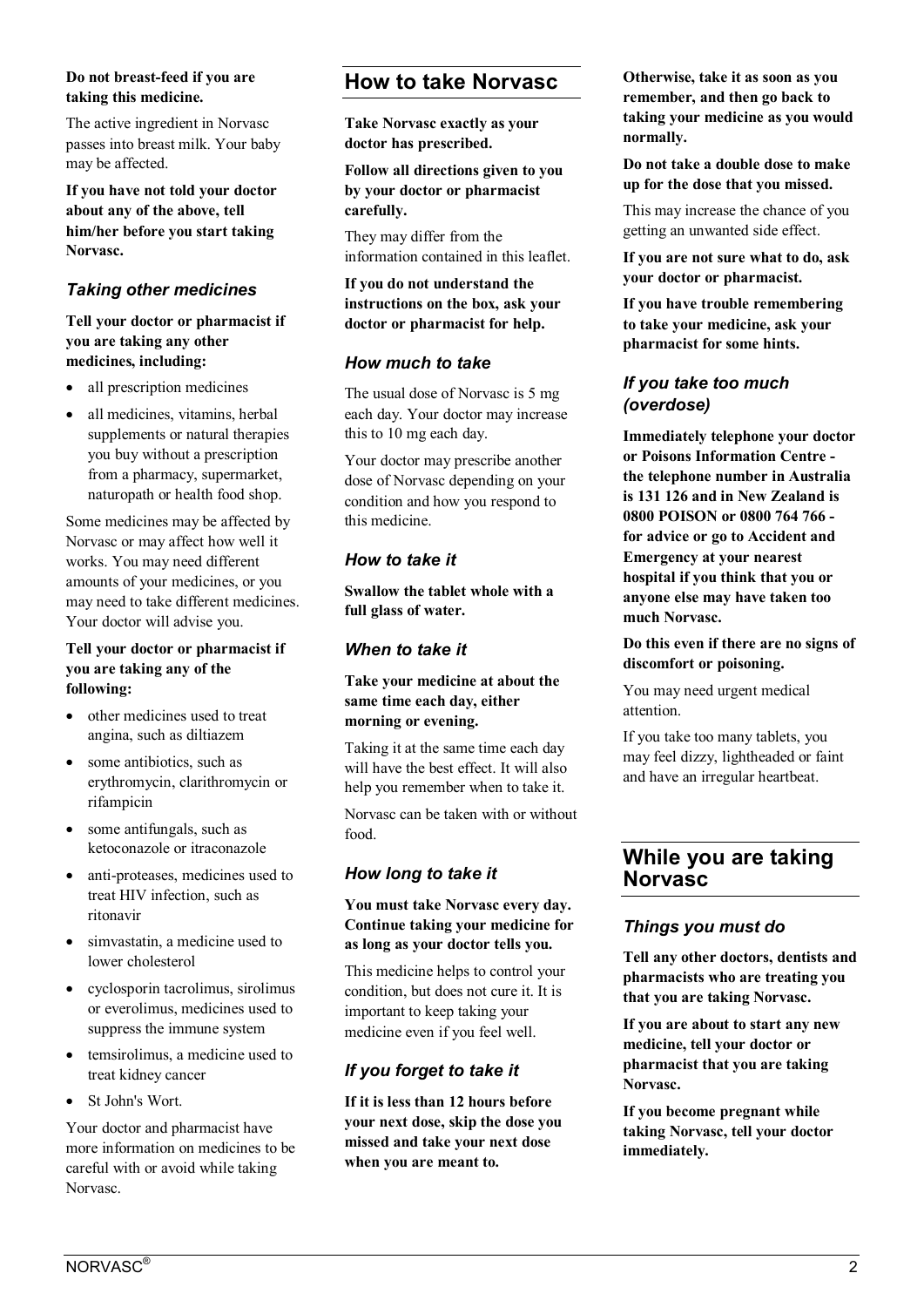#### **Keep all of your doctor's appointments so that your progress can be checked.**

Your doctor may do some tests from time to time to make sure the medicine is working and to prevent unwanted side effects.

# *Things you must not do*

**Do not take Norvasc to treat any other conditions unless your doctor tells you to.**

**Do not give this medicine to anyone else, even if they have the same condition as you.**

# *Things to be careful of*

#### **Avoid eating large quantities of grapefruit or drinking large quantities of grapefruit juice.**

Grapefruit juice contains one or more components that alter the metabolism of some medicines, including Norvasc.

Drinking very large quantities (over 1.2 litres) of grapefruit juice each day while taking Norvasc may increase the effects of this medicine.

#### **Be careful driving or operating machinery until you know how Norvasc affects you.**

Norvasc may cause dizziness or drowsiness in some people.

**If you have any of these symptoms, do not drive, operate machinery or do anything else that could be dangerous.**

# *Things that would be helpful for your high blood pressure or angina*

Some self-help measures suggested below may assist your condition. Your doctor or pharmacist can give you more information about these measures.

• Weight: Your doctor may suggest losing some weight. Some people may need a dietician to plan a suitable diet to help with weight loss.

- Exercise: Regular exercise helps lower blood pressure and strengthen the heart. It is important not to overdo it. Before commencing regular exercise you should consult your doctor who will suggest the most suitable exercise for you. If you feel uncomfortable when exercising or experience symptoms such as chest pain or breathlessness see your doctor.
- Alcohol: Your doctor may advise you to limit your alcohol intake.
- Salt: Your doctor may advise you to watch the amount of salt in your diet. To reduce your salt intake you should avoid using salt at the table or in cooking.
- Smoking: Your doctor may advise you to stop smoking or at least cut down.

# **Side effects**

**Tell your doctor or pharmacist as soon as possible if you do not feel well while you are taking Norvasc.**

Norvasc helps most people but it may have some unwanted side effects in a few people. All medicines can have side effects. Sometimes they are serious, most of the time they are not. You may need medical attention if you get some of the side effects.

It can be difficult to tell whether side effects are the result of taking Norvasc, effects of your condition or side effects of other medicines you may be taking. For this reason it is important to tell your doctor of any change in your condition.

**Do not be alarmed by the list of possible side effects.**

You may not experience any of them.

# *Tell your doctor if...*

**Ask your doctor or pharmacist for advice if you experience any of the following and they worry you:**

• headache

- dizziness
- flushing
- tiredness
- drowsiness or sleepiness
- stomach pain or nausea.

These are the more common side effects of Norvasc. All side effects should be reported to a health professional.

#### **Tell your doctor or pharmacist if you experience any of the following and they worry you:**

- indigestion
- sexual problems.

These may or may not be due to Norvasc but you should tell your doctor.

# *Tell your doctor as soon as possible if...*

## **Tell your doctor immediately if you notice any of the following:**

- changes in heart beat either fast or slow
- swelling of the ankles, feet, face or hands
- tingling or numbness of the hands or feet
- dizziness or lightheadedness on standing up from a sitting or lying position
- unusual tiredness or weakness
- muscle cramps or aches
- joint pain
- eye pain or change in vision
- changes in mood, feeling anxious or nervous
- symptoms of liver disease such as itching, yellowing of the skin and eyes, and dark coloured urine
- unusual movements, including trembling and shaking of the hands and fingers, twisting movements of the body, shuffling walk and stiffness of the arms and legs.

These may be serious side effects that may need urgent medical attention